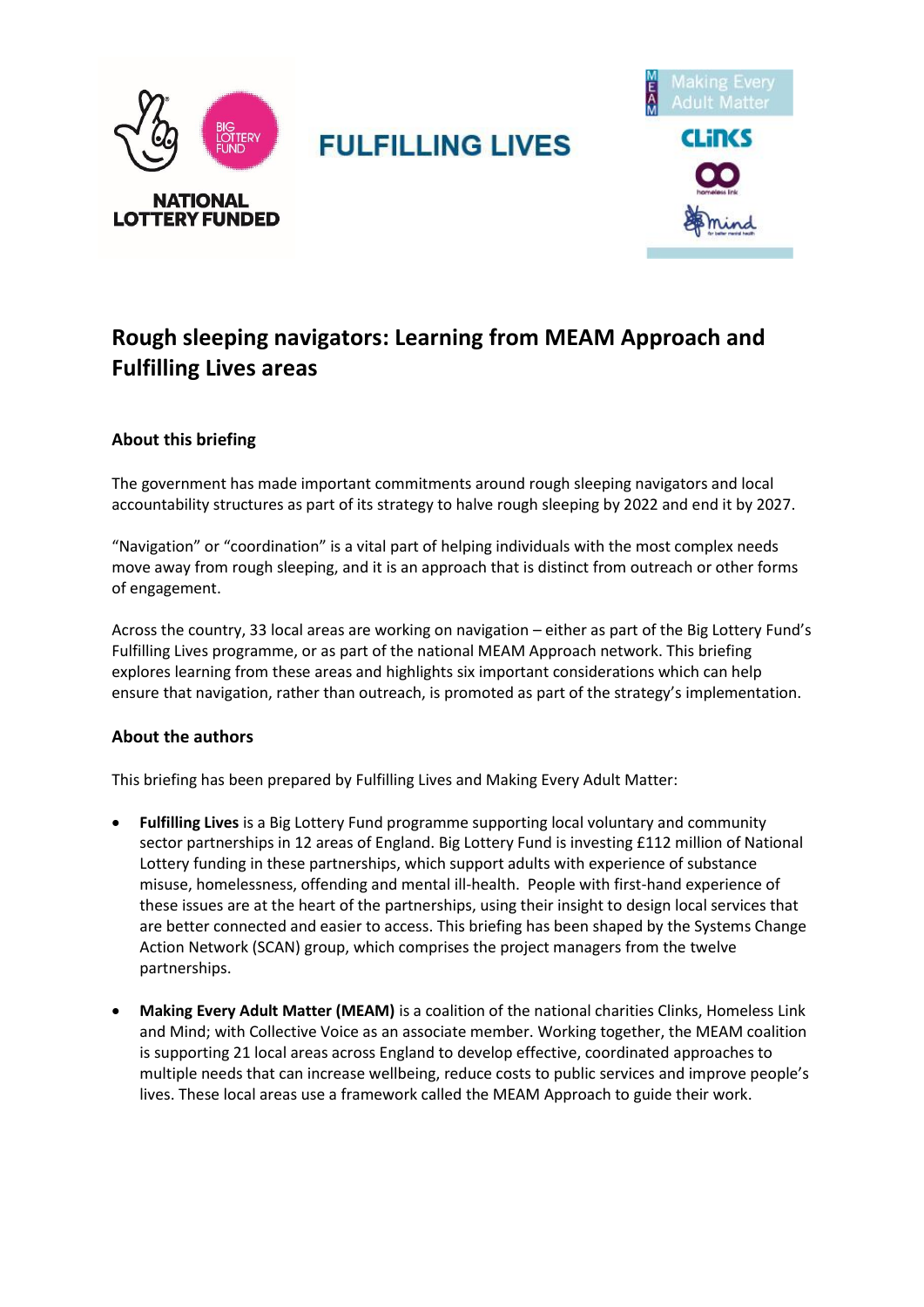# **Based on our learning, successful rough sleeping navigators must:**

#### **1. Report to a cross sector partnership and have the seniority and confidence to request flexible responses**

Accountability for rough sleeping and the specific needs of people with multiple and complex needs must be shared across a local system. Navigators must have the authority to act in flexible ways for clients and be able to call on flexible responses from other statutory and voluntary services. The best way to achieve this is to ensure that navigators report to a local cross-sector partnership.

**In Fulfilling Lives areas** navigators operate as part of a wider partnership of statutory and voluntary sector agencies. This takes a number of forms across areas but can include multi agency review boards, multi-disciplinary operational groups and strategic forums. These partnerships provide the mandate for navigators to flex the system and by doing so highlight gaps in the current design and delivery of services.

**In MEAM Approach areas** coordinators sit within a structure of operational and strategic groups. Operational groups of frontline services meet regularly to discuss casework and develop flexible responses. This is fed directly into a strategic group of senior decision makers who explore and address any systemic barriers that are highlighted.

## **2. Have the time and flexibility to build trusting relationships and follow individuals throughout their journey**

Navigators are more than outreach workers. Our work has shown that effective navigation starts with the ability and time to form a trusting relationship based on the needs of an individual, rather than the needs of services. The support provided builds on people's strengths and is shaped by an understanding of the impact of trauma on people's presenting behaviours. Over time navigators become a single, consistent and trusted point of contact for the individual they are supporting, enabling the individual to successfully engage, or re-engage with services from which they would otherwise be excluded.

**In Fulfilling Lives areas** navigators have the flexibility and freedom within their role to build relationships with people over time and work at the pace of the individual. Unrestricted by traditional time limits and targets, navigators advocate on behalf of beneficiaries and support them through a complex system of services, coordinating a specific package of support. The partnerships place a strong emphasis on ensuring that navigators are different to traditional support workers. This includes very low caseloads for each navigator, a focus on assertive advocacy, access to a personal budget, and no conditions being placed on support.

**In MEAM Approach areas** coordinators also work with people over an extended period of time. Caseloads are small, with a ratio of approximately 1:10. Support is ongoing and follows the individual across changes to their personal circumstances including rough sleeping/changes in accommodation, imprisonment or periods in hospital. Individuals are kept on the caseload as their circumstances improve to ensure that support is quickly available again if necessary. Many coordinators have access to a small budget to purchase services or items that are not otherwise readily available, but which can promote engagement and recovery. Coordinators operate across traditional organisational boundaries, and the support they provide is person-centred and led by the client. The focus for all coordinators is on better coordinating existing services, not developing a new one.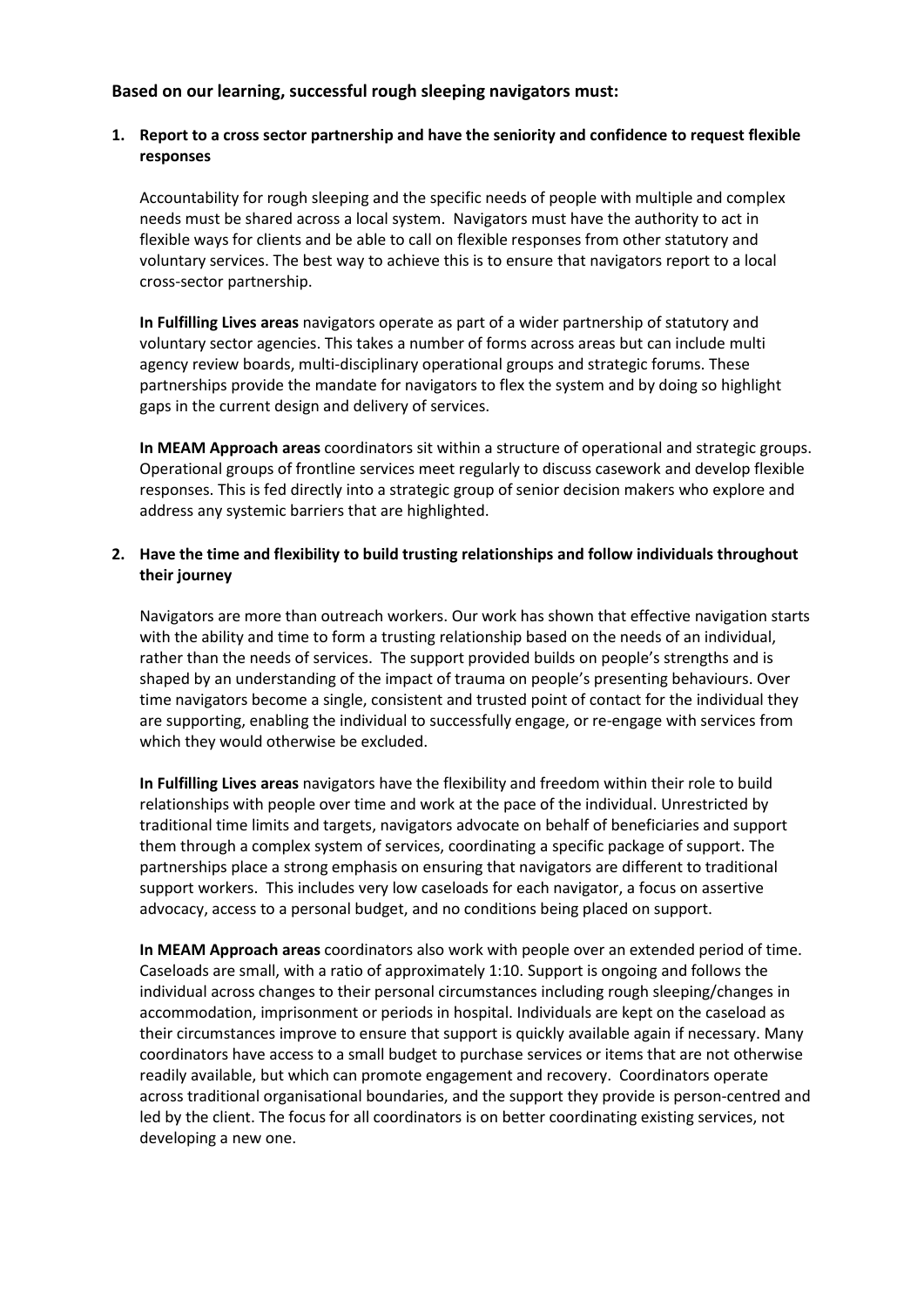#### **3. Have the right skills and values**

The ability to draw on personal experiences and common ground can be an important first step in supporting people to access the services they need. When recruiting navigators, the right values such as compassion, resilience, aspiration and a belief in change is just as important as having the right skills and experience.

**In Fulfilling Lives areas** many navigators have had direct experience of homelessness, the criminal justice system, substance misuse and mental ill health. While not an essential criteria, this insight can help early on to build trusting and positive relationships with service users, and can also help in providing challenge and an impetus to change.

**In MEAM Approach areas** there is also a strong emphasis on ensuring that coordinators have the right skills and values. Particular attention is paid to recruitment, with MEAM Approach areas learning from others in the network about what has worked best in other areas. The best coordinators have a mix of skills and are equally comfortable working with individuals as they are advocating for change with senior partners.

## **4. Be diverse enough to engage 'hidden groups'**

Our work has shown that women and BAME communities are 'hidden' within much of the available data on multiple needs. A combination of shame, stigma and risks to personal safety from rough sleeping can make women less visible to services. Equally for BAME communities a lack of trust, language difficulties and a lack of access to mainstream referral services can prevent coordinated support for multiple needs.

**In Fulfilling Lives areas** variations in gender, ethnicity and personal experience across navigator teams has allowed the partnerships to work in ways that are both gender informed and culturally aware. As a result greater numbers of women and people from BAME communities are accessing the coordinated support they need.

**In MEAM Approach areas** 30% of people supported are women. A number of areas are developing gender informed approaches and partnership responses to issues such as diverting women with multiple needs away from the criminal justice system.

#### **5. Have the right training and supervision, including an understanding of the role of trauma**

A significant number of people with the most complex needs have experienced trauma in childhood. For women in particular, this frequently continues into adulthood, where they experience domestic abuse and violence. In addition, learning disabilities, brain injury and digital literacy can all impact on an individual's ability to engage with services.

**Fulfilling Lives areas** have used a range of approaches to support navigators to take a traumainformed approach and to support the wellbeing of staff working in this very challenging environment. This has included the use of clinical supervision from trained therapists, solutionfocused practice, group reflective practice and training on specific issues such as attachment theory and managing aggressive behaviour. Psychologically Informed Environments have also been developed across a number of areas.

**In MEAM Approach areas** there is a focus on strengths-based practice and ensuring that coordinators understand the impact of trauma. Our recent learning hub brought together navigators and coordinators from across MEAM Approach and Fulfilling Lives areas to share learning on these approaches.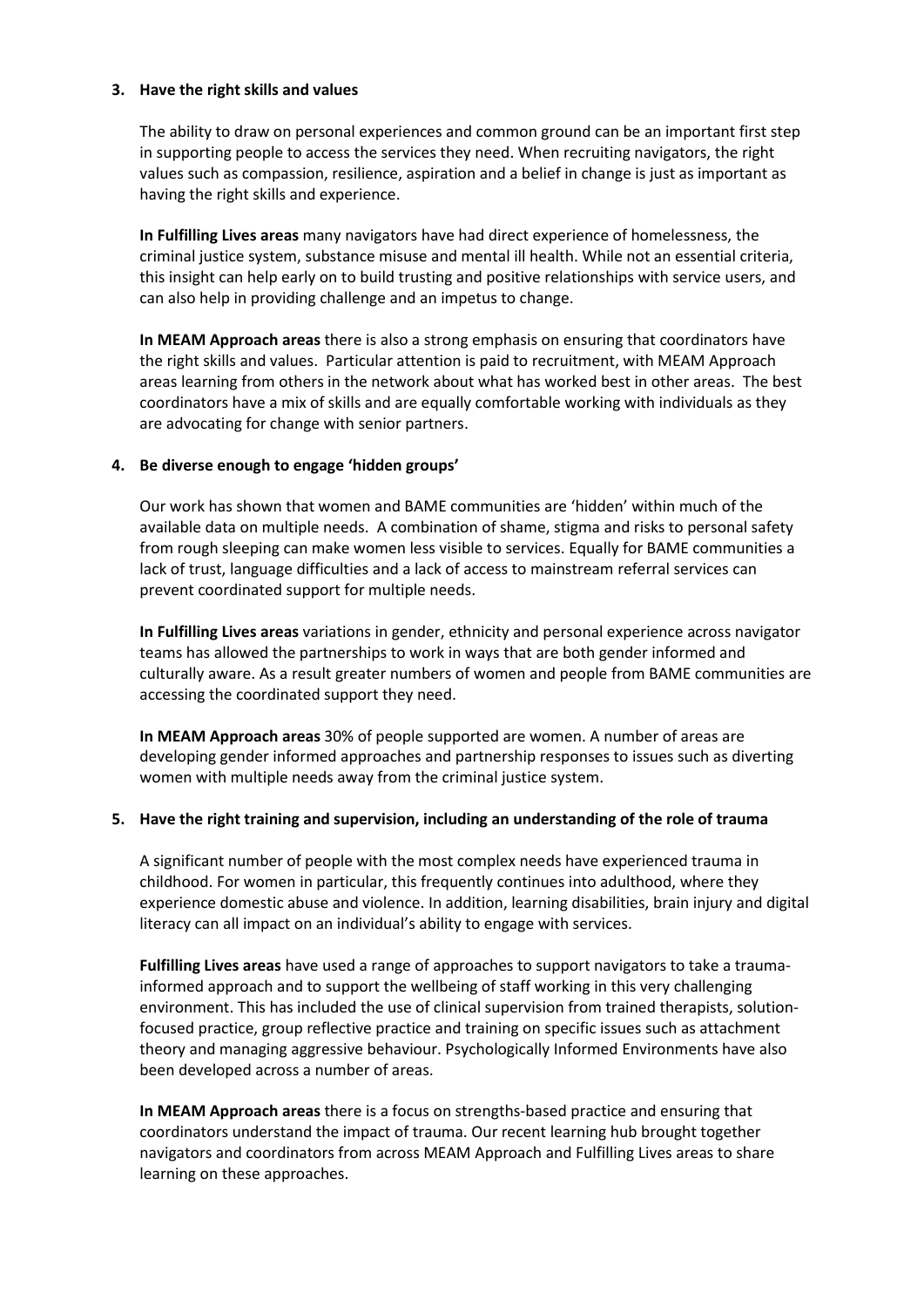#### **6. Have a focus on changing systems and not just providing support**

The aim of navigation is to better coordinate existing services, not to provide a new one. Navigators play an important role in identifying blocks and barriers within existing systems and finding solutions.

**In Fulfilling Lives areas** there is a commitment to creating systems change as part of the programme. Each area has a set of system change priorities that it is working towards. Many of the navigators in Fulfilling Lives areas were drawn to the role because of its potential to change the current system.

**In MEAM Approach areas** there is a strong focus from strategic groups on exploring the systemic barriers arising from the work and taking collective action as a partnership to address these issues.

# **The impact this is having in local areas**

## **Andy, West Yorkshire Finding Independence (WY-FI)**

At the time of the referral by West Yorkshire Police Andy was residing on the vulnerable person's unit at HMP Leeds serving a short sentence for breach of his Sexual Offences Protection Order. Over five years Andy had been sentenced for six different sexual offences and had breached his Sexual Offences Protection Order on five occasions. On release Andy was homeless, drank high levels of alcohol (120 units per week), had frequent visits to A&E and failed to meet the requirements of his Sexual Offences Protection Order which meant he was taken back to court and returned to HMP Leeds to await trial.

Andy was initially referred into WY-FI following a meeting between the WY-FI Navigator, Probation and the Positive Futures team at HMP Leeds. Andy was 68 years old at the time but when the Navigator first met him he was struck by Andy's childlike joke telling and constant need to repeat his history. The Navigator liaised with Adult Social Care to carry out a mental capacity assessment for Andy. The Navigator also met with the Court Liaison Officer and Andy's lawyer while the judge remanded Andy in custody to allow for a separate assessment of cognitive functioning to take place. The Navigator arranged for a Consultant Forensic and Clinical Psychologist to prepare a court report of the assessment to support Andy's case.

The mental capacity assessment found that Andy lacked capacity to retain and understand information, weigh up risks and communicate decisions. This meant Andy was not able to make informed decisions about accommodation or care arrangements. The cognitive functioning assessment concluded that Andy was suffering from Korsakoff's Syndrome which manifests in memory deficits, confabulation and lacking insight.

As a result of partnership working Andy was housed in an appropriate care home on release and allocated a social worker to fully assess his needs. A supportive Deprivation of Liberty Safeguards (DOLS) was put in place at the care home to prevent Andy from leaving without an escort while extra funding was secured for 1:1 support and a male carer. An Independent Mental Capacity Advocate was also arranged to represent Andy.

Andy is now housed appropriately, is abstinent, has not re-offended and has more stable mental health. Andy has also managed to reconnect with his brother who now visits him at the home and in general he feels contented and happy for the first time in a long period.

Without partnership working Andy's diagnosis of Korsakoff's Syndrome and lack of mental capacity may have been overlooked and he could have continued to be a frequent offender.